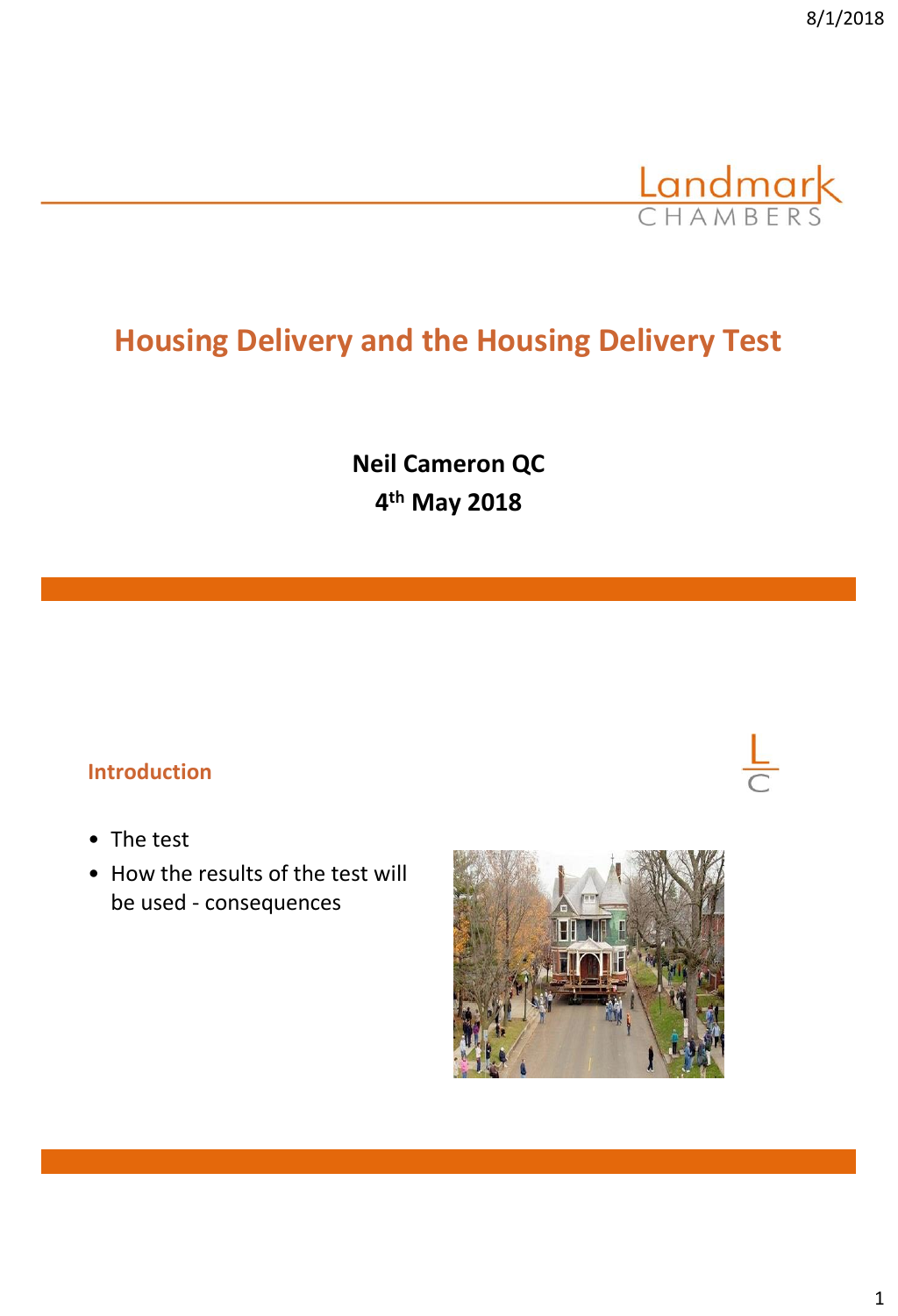#### **What is the Housing Delivery Test? (1)**

"Measures net additional dwellings provided in a local authority area against the homes required, using national statistics and local authority data. The Secretary of State will publish the Housing Delivery Test results for each local authority in England every November."

Glossary to the draft NPPF

# **What is the Housing Delivery Test? (2)**

#### **Housing Delivery Test draft Measurement Rule Book**

The HDT is the percentage measurement of the number of net homes delivered (Table 1) against the number of homes required in a plan-making authority area.

Total net homes delivered over three year period

Housing Delivery Test (%)=

Total number of homes required over 3 yr. period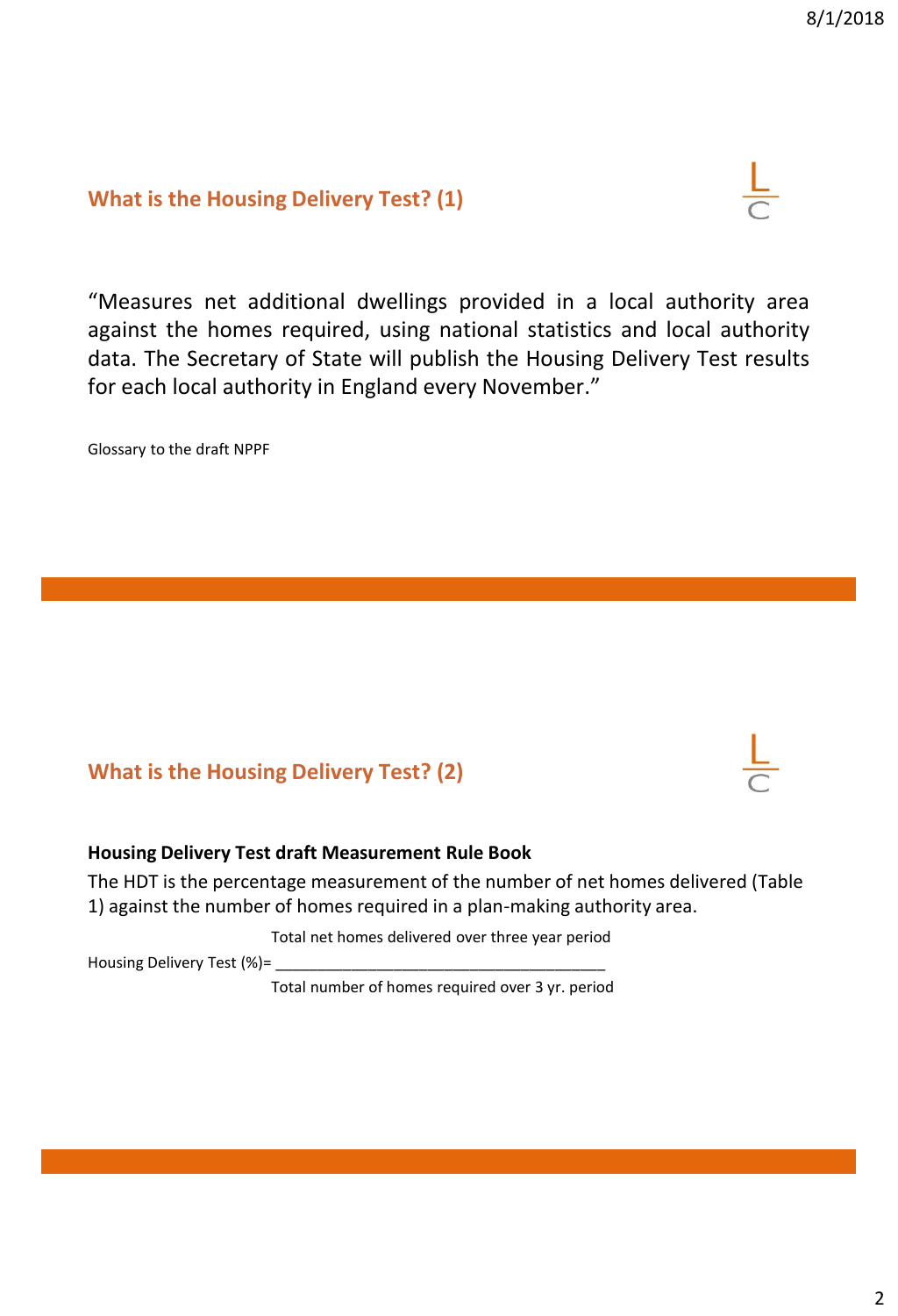# **Consequences**

Neatly summarised in draft PPG (pages 20-21):

- The following consequences apply with immediate effect from the publication of HDT results
	- Publication of an action plan if housing delivery falls below 95% (paragraph 77)
	- 20% buffer on LPA's five-year land supply if housing delivery falls below 85% (paragraph 74(c) and fn 29)
	- The 'tilted balance' applies if housing delivery falls below 75% once transitional arrangements have ended (paragraph 75 and fn 30)
- N.B. transitional arrangements (paragraph 211 draft NPPF)

## **Consequences – Action Plan**

(1) to be published within six months of HDT –draft PPG page 23

(2) "The action plan is a document produced by the local planning authority to reflect challenges and identify actions ……." draft PPG page 21



3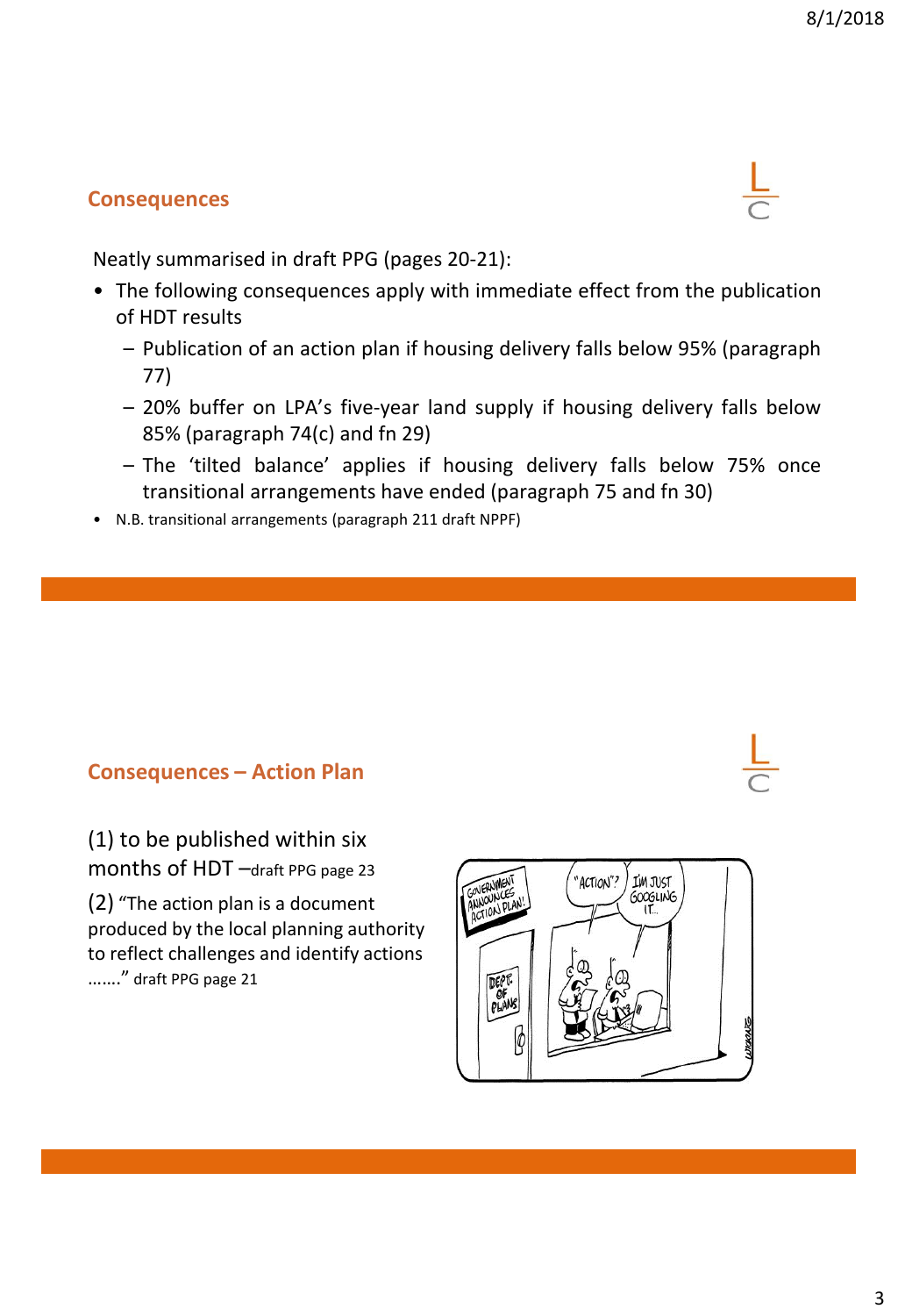# **Consequences – the buffer**

#### **Paragraph 74(c) of the draft NPPF**

20% buffer applied to the housing requirement where there has been significant under delivery of housing over the previous 3 years

Significant is defined in footnote 29 as delivery below 85% of the requirement

## **Consequences- triggering the presumption (1)**

Para. 75 (which replaces paragraph 49 in the NPPF): for applications that include housing

- Para. 11d (the tilted balance) of the NPPF will apply if either
	- LPA cannot demonstrate a 5 year supply of deliverable sites (with the appropriate buffer) or
	- HDT "indicates that delivery of housing has been substantially below the housing requirement over the previous three years"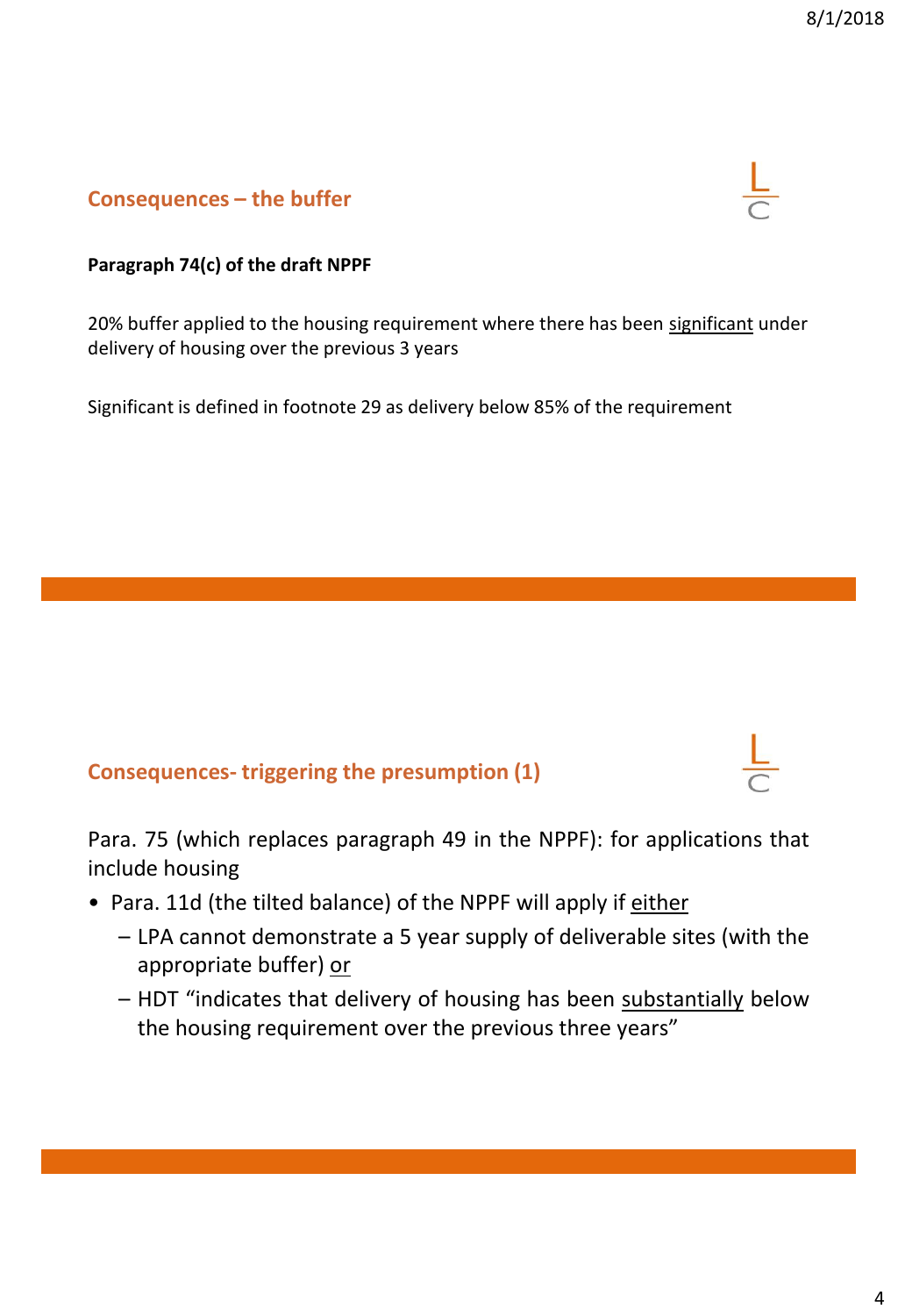# **Consequences - triggering the presumption (2)**



- "Substantially below"
	- Ultimately, this will mean below 75% of the housing required over the previous three years
	- See transitional provisions in Annex 1: "substantial under-delivery" means:
		- November 2018 HDT results: delivery below 25%
		- November 2019 HDT results: delivery below 45%
		- November 2020 HDT results (& subsequent years): delivery below 75%

# **Consequences- triggering the presumption (3)**

Paragraph 14 of the draft NPPF carries forward the policy in the Dec 2016 written ministerial statement

Where a neighbourhood plan has recently been brought into force and contains policies and allocations to meet its identified housing requirement, the adverse impact of allowing development that conflicts with the NP "is likely to significantly and demonstrably outweigh the benefits" where:

- The LPA has at least a three year supply of deliverable housing sites; and
- Housing delivery over previous three years was at least 45% assessed against the HDT (at least 25% from November 2018 to November 2019)